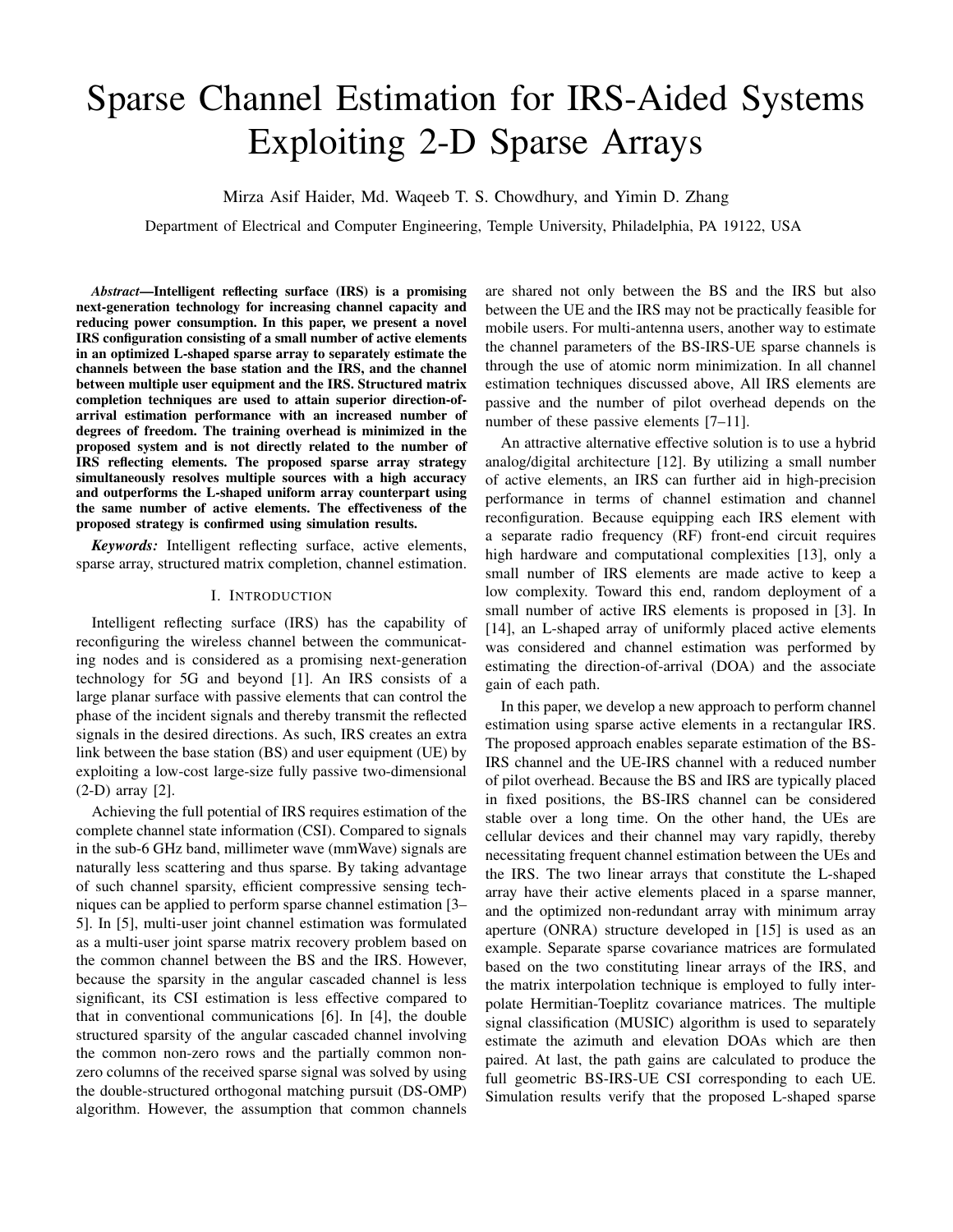

Fig. 1: The BS-IRS-UE channel model.

structure outperforms the L-shaped array using uniform linear structure given the same number of the active elements [14].

*Notations*: We use lower-case (upper-case) bold characters to denote vectors (matrices). In particular,  $I_N$  denotes the  $N \times$ N identity matrix.  $(.)^T$  and  $(.)^H$  respectively represent the transpose and conjugate transpose of a matrix or a vector, and  $(\cdot)^\dagger$  represents Moore-Penrose inverse of a matrix. In addition,  $\|\cdot\|_F$  denote the Frobenius norm,  $\otimes$  is the Kronecker product,  $\odot$  is the Hadamard product,  $\mathcal{T}(x)$  denotes the Hermitian and Toeplitz matrix with x as its first column, and  $Tr(\cdot)$  represents the trace operator. Furthermore,  $[\mathbf{A}]_{u,v}$  denotes the  $(u, v)$ -th element of matrix  $\mathbf{A}, [\mathbf{A}]_{:,v}$  denotes the *v*-th column of matrix **A**, and  $A \ge \text{denotes matrix } A$  to be positive semidefinite.  $\mathbb{E}[\cdot]$ is the statistical expectation operator.

# II. SYSTEM MODEL

Consider an IRS-enhanced multiple-input multiple-output (MIMO) downlink communication system that consists of a planar IRS with  $N$  reflecting elements, a BS with vertically placed  $M_T$ -antenna linear array, and K single-antenna users, as shown in Fig. 1. Among the  $N$  reflecting elements,  $N$ elements are active and are arranged in a sparse L-shaped structure. Assuming a narrowband signal model, the downlink channel matrix between the BS and the IRS can be expressed as:

$$
\mathbf{H}_{\mathrm{BS,IRS}} = \sum_{l=1}^{L} \alpha_l \mathbf{a}_{\mathrm{IRS}}(\theta_l^{\mathrm{IRS}}, \phi_l^{\mathrm{IRS}}) \mathbf{a}_{\mathrm{BS}}^{\mathrm{H}}(\theta_l^{\mathrm{BS}}), \qquad (1)
$$

where  $L$  denotes the number of paths between the BS to the IRS,  $\alpha_l$  is the path gain of the *l*-th path,  $\theta^{\text{BS}} \in [0, \pi/2]$  is the effective elevation direction-of-departure (DOD) from the BS with respect to the z axis, whereas  $\theta_l^{\text{IRS}} \in [0, \pi/2]$  and  $\phi_l^{\text{IRS}} \in [-\pi/2, \pi/2]$  are respectively the elevation and azimuth angles for the IRS during BS-IRS channel estimation.



Fig. 2: The transmission frame structure.

Assuming half-wavelength spacing between BS antennas, the steering vector  $\mathbf{a}_{\text{BS}}(\theta)$  of the  $M_T$ -element array at the BS is expressed as:

$$
\mathbf{a}_{\mathrm{BS}}(\theta) = [1, e^{-j\frac{2\pi}{\lambda}d\sin(\theta)}, \dots, e^{-j\frac{2\pi}{\lambda}d(M_T - 1)\sin(\theta)}]^{\mathrm{T}}, \quad (2)
$$

where  $\lambda$  is the wavelength and  $d = \lambda/2$ . For an N-element IRS uniform rectangular array separated by  $d$ , the 2-D steering vector  $\mathbf{a}_{\text{IRS}}(\phi, \theta)$  can be written as [16]:

$$
\mathbf{a}_{\text{IRS}}(\phi,\theta) = \mathbf{a}_z(\phi) \otimes \mathbf{a}_x(\theta),\tag{3}
$$

where

$$
\mathbf{a}_x(\phi) = [1, e^{-j\frac{2\pi}{\lambda}d\sin(\phi)}, \dots, e^{-j\frac{2\pi}{\lambda}d(N_x - 1)\sin(\phi)}]^{\mathrm{T}}, \quad (4)
$$

$$
\mathbf{a}_z(\theta) = [1, e^{-j\frac{2\pi}{\lambda}d\sin(\theta)}, \dots, e^{-j\frac{2\pi}{\lambda}d(N_z - 1)\sin(\theta)}]^{\mathrm{T}}, \quad (5)
$$

and  $N_x$  and  $N_z$  respectively denote the number of elements in the x-axis and  $z$ -axis on the IRS surface.

On the other hand, since each UE contains a single antenna, the channel between the IRS and user  $k$  is denoted as

$$
\mathbf{h}_{\text{IRS},U_k} = \sum_{l_k=1}^{L_k} \beta_{l_k} \mathbf{a}_{\text{IRS}}^{\text{H}}(\theta_{l_k}^{\text{IRS}}, \phi_{l_k}^{\text{IRS}}), \tag{6}
$$

where  $L_k$  denotes the number of paths between user k and the IRS,  $\beta_{l_k}$  is the path gain of the  $l_k$ -th path,  $\theta_{l_k}^{\text{IRS}} \in [0, \pi/2]$ and  $\phi_{l_k}^{\text{IRS}} \in [-\pi/2, \pi/2]$  are respectively the elevation and azimuth angles of the  $l_k$ -th UE-IRS channel from the IRS. Because the direct paths between the BS and the UEs are considered obstructed, the corresponding direct channel is not formulated.

We assume that the channel is constant during a transmission interval  $T$ , as shown in Fig. 2. During the time interval  $T_1$ , the transmit antennas sequentially transmit their respective pilot signals to estimate the channels between the BS and the IRS [17]. The m-th transmit antenna uses a time period of  $\dot{T}_m$  to transit its pilot signal such that  $\sum_{m}^{M_T} \dot{T}_m = T_1$ . We assume that the time interval  $T_1$  is equally distributed to all  $M_T$  transmit antennas, i.e.,  $T_m = T_1/M_T$  for  $m = 1, ..., M_T$ .

During the time interval  $T_2$ , the channels between the IRS and the  $K$  users are estimated. It is noted that, during the channel estimation period, the active elements in the IRS work in a sensing mode. On the other hand, during the data transmission period, all the active and passive elements of the IRS work as passive reflectors.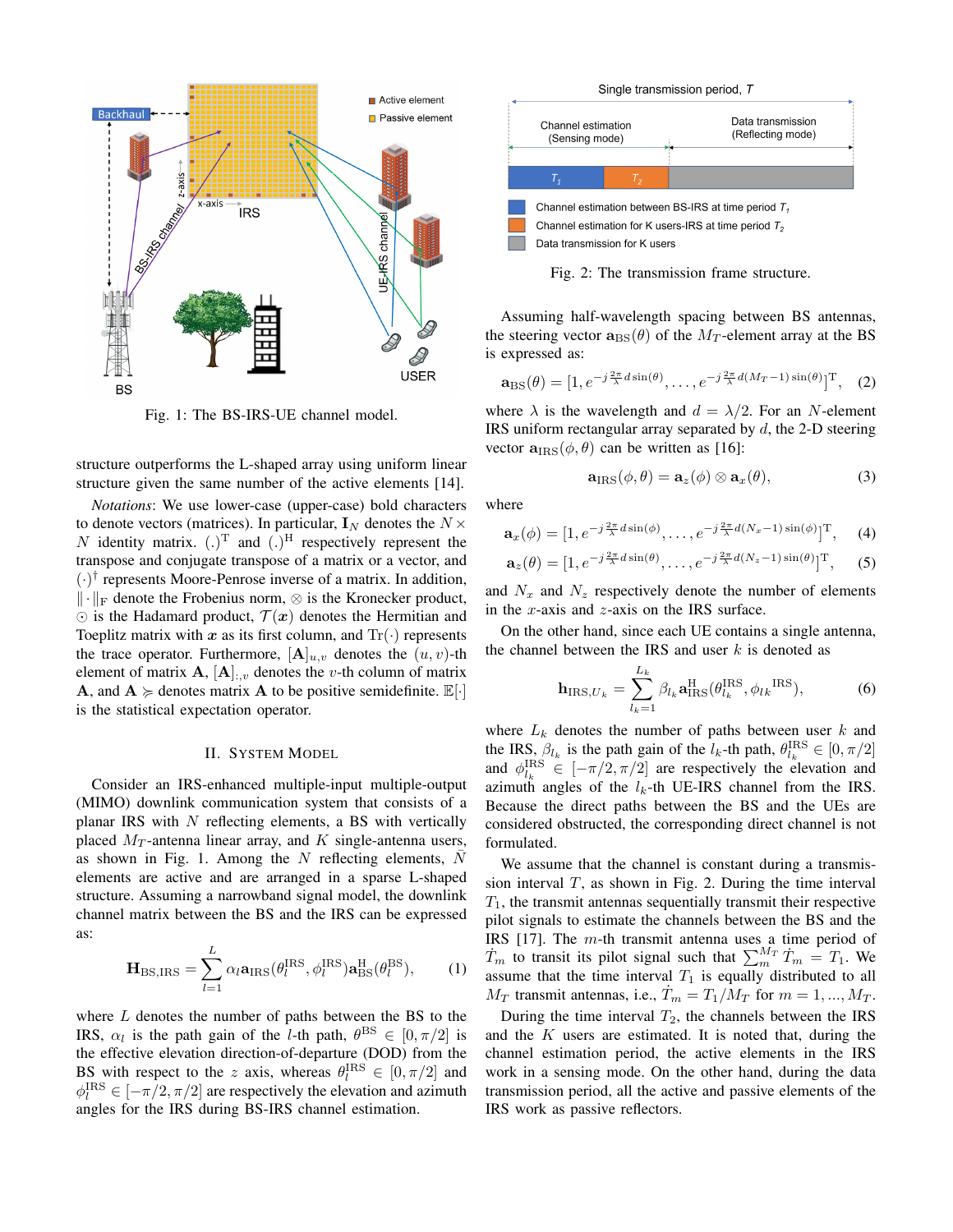The DOAs and channel gains estimated at the IRS for both the uplink and downlink channels are sent to the BS via a two-way backhaul link, allowing the BS to estimate the overall BS-IRS-UE channel.

# III. 2-D DOA AND PATH GAIN ESTIMATION

As previously stated in Section I, using a small number of active elements in the IRS improves the channel estimation performance while reducing the computational complexity. Configuring the active sensor locations in a rectangular array is much more complicated compared to sparse linear arrays. In this paper, we design a sparse array configuration that ensures minimal mutual coupling among the active elements, and matrix interpolation techniques are utilized to generate virtual lags and improve the channel estimation performance.

#### *A. Received Signals at IRS for BS-IRS Channel Estimation*

During the sensing mode, the IRS receives signals from the BS through its active elements. It is assumed that farfield signals impinge on the IRS from  $L$  paths, and the DOAs corresponding to the L-shaped sparse array are  $\{\phi_l, \theta_l\}$  for  $l = 1, \cdots, L$ .

The output signal vectors at the two IRS subarrays corresponding to the  $x$ -axis and the  $z$ -axis are respectively given as [16, 18]:

$$
\mathbf{x}(t) = \sum_{l=1}^{L} \mathbf{a}_X(\phi_l) \alpha_l \mathbf{a}_{BS}^{\mathrm{H}}(\theta_m) \mathbf{s}_l(t) + \mathbf{n}_X(t), \qquad (7)
$$

$$
\mathbf{z}(t) = \sum_{l=1}^{L} \mathbf{a}_{Z}(\theta_{l_1}) \alpha_l \mathbf{a}_{BS}^{\mathrm{H}}(\theta_m) \mathbf{s}_l(t) + \mathbf{n}_{Z}(t), \quad (8)
$$

where  $\mathbf{s}(t) = [s_1(t), s_2(t), \cdots, s_L(t)]^T$  denotes the source signal vector,  $\alpha = diag(\alpha_1, \alpha_2, \cdots, \alpha_L)$  represent the channel coefficients for the multipath signals, and  $\mathbf{n}_{\mathbf{X}}(t)$  and  $\mathbf{n}_{\mathbf{Z}}(t)$  are additive white Gaussian noise (AWGN) vectors respectively observed at the two subarrays.

We consider separately spaced active elements with an ONRA structure, respectively denoted as  $\mathbb{X}_1$  and  $\mathbb{Z}_1$ . The positions of the active elements along both the  $x$  and the  $z$ axes are  $0 = p_0, p_1, \cdots, p_{N_x-1}$  and  $0 = q_0, q_1, \cdots, q_{N_z-1}$ . Denote  $W_x = \max(\mathbb{X}_1) + 1$  and  $W_z = \max(\mathbb{Z}_1) + 1$ . Let  $\mathbf{a}_X(\phi_{l_1}) \in \mathbb{C}^{W_x \times 1}$  and  $\mathbf{a}_Z(\theta_{l_1}) \in \mathbb{C}^{W_z \times 1}$  denote the steering vectors corresponding to the received DOAs along the  $x$  axis and the  $z$  axis, respectively. In time period  $T_1$ , the BS transmits from the  $M_T$  antennas and  $\mathbf{a}_{BS}(\theta_m)$  is the corresponding steering vector. During the UE-IRS channel estimation, the received signal is formulated in the same manner. Assuming that noise is independent from the signals, the covariance matrices of  $x(t)$  and  $z(t)$  can be respectively expressed as:

$$
\mathbf{R}_{X_{\text{IRS}}} = \mathbf{E}[\mathbf{x}(t)\mathbf{x}^{\text{H}}(t)] = \mathbf{A}_{X}\mathbf{R}_{s}\mathbf{A}_{X}^{\text{H}} + \sigma_{n}^{2}\mathbf{I}_{W_{x}}, \quad (9)
$$

$$
\mathbf{R}_{Z_{\rm IRS}} = \mathbf{E}[\mathbf{z}(t)\mathbf{z}^{\rm H}(t)] = \mathbf{A}_{Z}\mathbf{R}_{s}\mathbf{A}_{Z}^{\rm H} + \sigma_{\rm n}^{2}\mathbf{I}_{W_{z}},\qquad(10)
$$

where  $\mathbf{R}_s = \text{diag}(\sigma_1^2, \sigma_2^2, \cdots, \sigma_L^2), \sigma_l^2$  represents the power of the *l*-th path signal, and  $\sigma_n^2$  denotes the noise power.

# *B. Covariance Matrix Interpolation and DOA Estimation*

Because the active elements are sparsely spaced in both the x-axis and the z-axis, the covariance matrices  $\mathbf{R}_{X_{\text{IRS}}}$  and  $\mathbf{R}_{Z_{\text{IRS}}}$  become sparse with missing holes. In the following, we consider the matrix interpolation of  $\mathbf{R}_{X_{\text{IRS}}}$  to obtain a full covariance matrix, and the same approach is applied to  $\mathbf{R}_{Z_{\text{IRS}}}$ . The steering vectors for the sparse array in both axes are represented as:

$$
\mathbf{a}_X(\phi) = [1, e^{-j\frac{2\pi p_1}{\lambda}d\sin(\phi)}, \dots, e^{-j\frac{2\pi (p_{N_x-1})}{\lambda}d\sin(\phi)}]^{\mathrm{T}}, \quad (11)
$$

$$
\mathbf{a}_Z(\theta) = [1, e^{-j\frac{2\pi q_1}{\lambda}d\sin(\theta)}, \dots, e^{-j\frac{2\pi (q_{N_z}-1)}{\lambda}d\sin(\theta)}]^{\mathrm{T}}.
$$
 (12)

The matrix interpolation problem along the  $x$ -axis is expressed as the following nuclear norm minimization problem [19–21]:

$$
\min_{\mathbf{w}} \qquad \|\mathcal{T}(\mathbf{w})\mathbf{V} - \hat{\mathbf{R}}_{X_{\text{IRS}}}\|_{F}^{2} + \zeta \mathbf{Tr}\left(\sqrt{\mathcal{T}^{\text{H}}(\mathbf{w})\mathcal{T}(\mathbf{w})}\right),
$$
s. t. 
$$
\mathcal{T}(\mathbf{w}) \geq 0,
$$
 (13)

where  $||\mathcal{T}(w)||_* = \text{Tr}(\sqrt{\mathcal{T}^{\text{H}}(w)\mathcal{T}(w)})$  is the nuclear norm of  $\mathcal{T}(\boldsymbol{w})$ ,  $\zeta$  is a tunable regularization parameter.  $\mathbf{V} = \mathbf{v}_p \mathbf{v}_p^{\mathrm{T}}$ is the binary mask of the sparse covariance matrix where the g-th element of  $\mathbf{v}_p, g \in \{p_0, p_1, \cdots, p_{N_x-1}\},$  is given as

$$
\langle \mathbf{v}_p \rangle_g = \begin{cases} 1, & gd \in \mathbb{X}_1, \\ 0, & \text{otherwise.} \end{cases}
$$
 (14)

Denote the interpolated covariance matrices as  $\mathbf{R}_X \in$  $\mathbb{C}^{W_x \times W_x}$  and  $\hat{\mathbf{R}}_Z \in \mathbb{C}^{W_z \times W_z}$  for the x- and the z-axes, respectively. The computational complexities required to recover  $\hat{\mathbf{R}}_X$  and  $\hat{\mathbf{R}}_Z$  are  $\mathcal{O}(W_x^2)$  and  $\mathcal{O}(W_z^2)$ , respectively [22]. As both interpolated covariance matrices contain all elements defined in full uniform arrays, subspace-based methods, such as MUSIC, can be applied to  $\mathbf{R}_X$  to estimate the azimuth and elevation DOAs at the IRS for the BS-IRS multipath signals.

### *C. Pair-Matching for 2-D DOA Estimation*

When there are multiple incident signals at the IRS, different combinations between the azimuth and elevation angles become possible. Therefore, it is important to determine the pairing between the estimated azimuth and elevation angles. The array manifold matrix can be constructed based on the estimated azimuth angles as

$$
\hat{\mathbf{A}}_X = [\mathbf{a}_X(\hat{\phi}_1), \mathbf{a}_X(\hat{\phi}_2), \cdots, \mathbf{a}_X(\hat{\phi}_L)].
$$
 (15)

The cross-covariance matrix between  $x(t)$  and  $z(t)$  is computed as

$$
\mathbf{R}_{XZ} = \mathbf{E}[\mathbf{x}(t)\mathbf{z}^{\mathrm{H}}(t)] = \mathbf{A}_{X}\mathbf{R}_{S}\mathbf{A}_{Z}^{\mathrm{H}}.
$$
 (16)

The steering matrix  $\mathbf{A}_z$  can be obtained as [16]

$$
\hat{\mathbf{A}}_Z = (\mathbf{R}_S^{-1} \hat{\mathbf{A}}_X^{\dagger} \mathbf{R}_{XZ})^{\mathrm{H}},\tag{17}
$$

where  $\hat{\mathbf{A}}_Z = [\mathbf{a}_z(\hat{\theta}_1), \mathbf{a}_z(\hat{\theta}_2), \cdots, \mathbf{a}_z(\hat{\theta}_L)] \in \mathbb{C}^{W_z \times L}$ . Therefore, for the *l*-th path with  $l = 1, 2, \dots, L$ , we can reconstruct the covariance matrix as

$$
\hat{\mathbf{R}}_{Z_l} = [\hat{\mathbf{A}}_Z]_{:,l} [\mathbf{R}_S]_{l,l} [\hat{\mathbf{A}}_Z]_{:,l}^H.
$$
\n(18)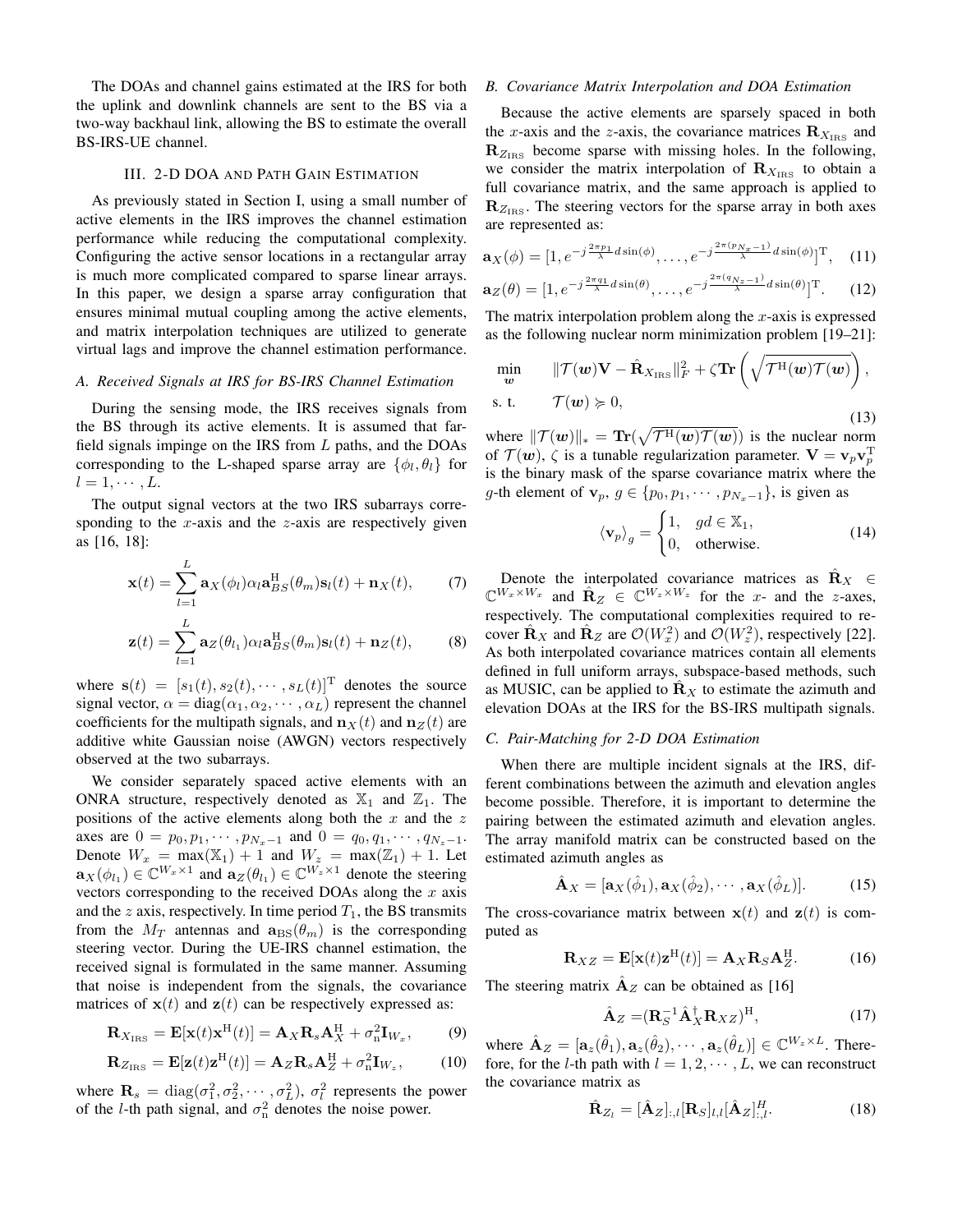Using this result, the elevation angle is estimated using the MUSIC algorithm as

$$
\hat{\theta}_l = \arg \max_{\theta} \frac{1}{\mathbf{a}_Z^H(\theta) \mathbf{G}_l \mathbf{G}_l^H \mathbf{a}_Z(\theta)},
$$
(19)

where  $G_l$  is the noise subspace of matrix  $\hat{\mathbf{R}}_{Z_l}$ . From the paired azimuth and elevation angle estimates we can generate the steering matrix of the IRS for the BS-IRS channel as  $\hat{A}_{\text{IRS}} =$  $\left[\hat{\mathbf{a}}_{\mathrm{IRS}}(\phi_{1}^{\mathrm{IRS}}, \theta_{1}^{\mathrm{IRS}}), \cdots, \hat{\mathbf{a}}_{\mathrm{IRS}}(\phi_{L}^{\mathrm{IRS}}, \theta_{L}^{\mathrm{IRS}})\right] \in \mathbb{C}^{W_x \times W_z}.$ 

# *D. Path Gain Estimation*

To estimate the path gain of the BS-IRS channel, the BS antennas transmit pilot signals sequentially. For example, the first antenna transmits pilot signal  $\mathbf{S} = [\mathbf{s}(1), \mathbf{s}(2), \cdots, \mathbf{s}(T_1)] \in$  $\mathbb{C}^{L \times T_1}$ . Note in this subsection that we omit the antenna index in the notations for simplicity. At the IRS, the received signal at the  $z$ -direction subarray is,

$$
\mathbf{Y}_Z = \mathbf{A}_Z \mathbf{B} \mathbf{A}_{\text{BS}}^H \mathbf{S} + \mathbf{N}_Z, \tag{20}
$$

where  $\mathbf{B} = \text{diag}(\alpha_1, \alpha_2, \cdots, \alpha_L)$  is the path gain matrix,  $\hat{\mathbf{A}}_{\text{BS}} = [\mathbf{a}_{\text{BS}}(\hat{\theta}_1), \mathbf{a}_{\text{BS}}(\hat{\theta}_2), \cdots, \mathbf{a}_{\text{BS}}(\hat{\theta}_L)] \in \mathbb{C}^{\tilde{M}_T \times L}$  is the array manifold of the IRS along the  $z$  axis and BS, and  $N_Z \sim \mathcal{CN}(0, \sigma_n^2 \mathbf{I}_{p_{N_z-1}})$ . As the path gains are identical for the  $x$ - and  $z$ -direction subarrays, computation in one direction will suffice. The path gain matrix B, denoted as  $\mathbf{B} = \text{diag}(\hat{\alpha}_1, \hat{\alpha}_2, \cdots, \hat{\alpha}_L)$ , can be estimated as

$$
\hat{\mathbf{B}} = \mathbf{\Omega}^{\dagger} \mathbf{Y}_{Z} \mathbf{S}^{\dagger},\tag{21}
$$

where  $\bm{\Omega} = [\mathbf{a}_Z(\hat{\theta}_1) \odot \mathbf{v}_q, \cdots, \mathbf{a}_Z(\hat{\theta}_L) \odot \mathbf{v}_q] \mathbf{A}_{BS}^{\mathrm{H}},$  where  $\mathbf{v}_q$ is defined along the z-axis in the same way as  $v_p$  defined in (14).

#### IV. SIMULATION RESULTS

In this section, we provide simulation results to demonstrate the effectiveness of the proposed channel estimation scheme. We consider a BS with  $M_T = 2$  transmit antennas, an IRS with  $N = W_x \times W_z = 529$  reflecting elements, and  $K = 2$  single-antenna users. Out of the 529 IRS reflecting elements,  $N = 11$  elements are active. The x- and zdirection linear subarrays in the L-shape sparse active array each consists of 6 sensors, and the 0-th reference sensor is shared by both subarrays. Following the ONRA configuration, the positions of the active elements along the  $x$ - and the z-axes are  $\mathbb{X}_1 = \mathbb{Z}_1 = \{0, 3, 7, 12, 20, 22\}\lambda/2$ . The corresponding nonnegative lags are computed as  $\mathbb{D}_{\text{self}}^{X_1} = \mathbb{D}_{\text{self}}^{Z_1}$  $\{0, 2, 3, 4, 5, 7, 8, 9, 10, 12, 13, 15, 17, 19, 20, 22\}\lambda/2.$ 

We assume  $L = 2$  paths with path gains of (0.2, 0.25) for the BS-IRS channel and  $L_k = 2$  paths from IRS to each of the two users with respective path gains (0.2, 0.4) and (0.6, 0.85). The input signal-to-noise ratio (SNR) is assumed to be 5 dB. The root mean-square error (RMSE) between the true channels and the estimated channels is plotted in Fig. 3 with respect to the number of snapshots, where solid curves represent the RMSE obtained by using the ONRA sparse structure whereas dashed curves represent the RMSE obtained when the active elements



Fig. 3: RMSE versus number of snapshots (input  $SNR = 5$ dB).



Fig. 4: Achievable bit-rate versus input SNR ( $T_1 = T_2 =$ 1, 000 snapshots).

are uniformly placed. Results clearly show that the IRS with L-shaped ONRA active elements achieves significantly higher channel estimation accuracy than that using uniform linear subarrays with the same number of  $\overline{N} = 11$  active elements.

Fig. 4 shows the achievable bit-rate with respect to the input SNR, where  $T_1 = T_2 = 1,000$  data snapshots are assumed. The results confirm that the available bit rates for both users corresponding to the true and estimated channels well coincide, thus demonstrating the accuracy of the channel estimation in terms of the achievable bit-rate from Shannon's channel capacity theorem.

## V. CONCLUSION

In this paper, we have shown that employing active elements in the IRS in a sparse manner outperforms the counterpart that employs active elements exploiting uniform linear subarrays. Structured matrix completion and pair-matching algorithms are used to achieve increased array aperture and reduced computational complexity. The effectiveness and precision of the proposed approach have been demonstrated using simulation results.